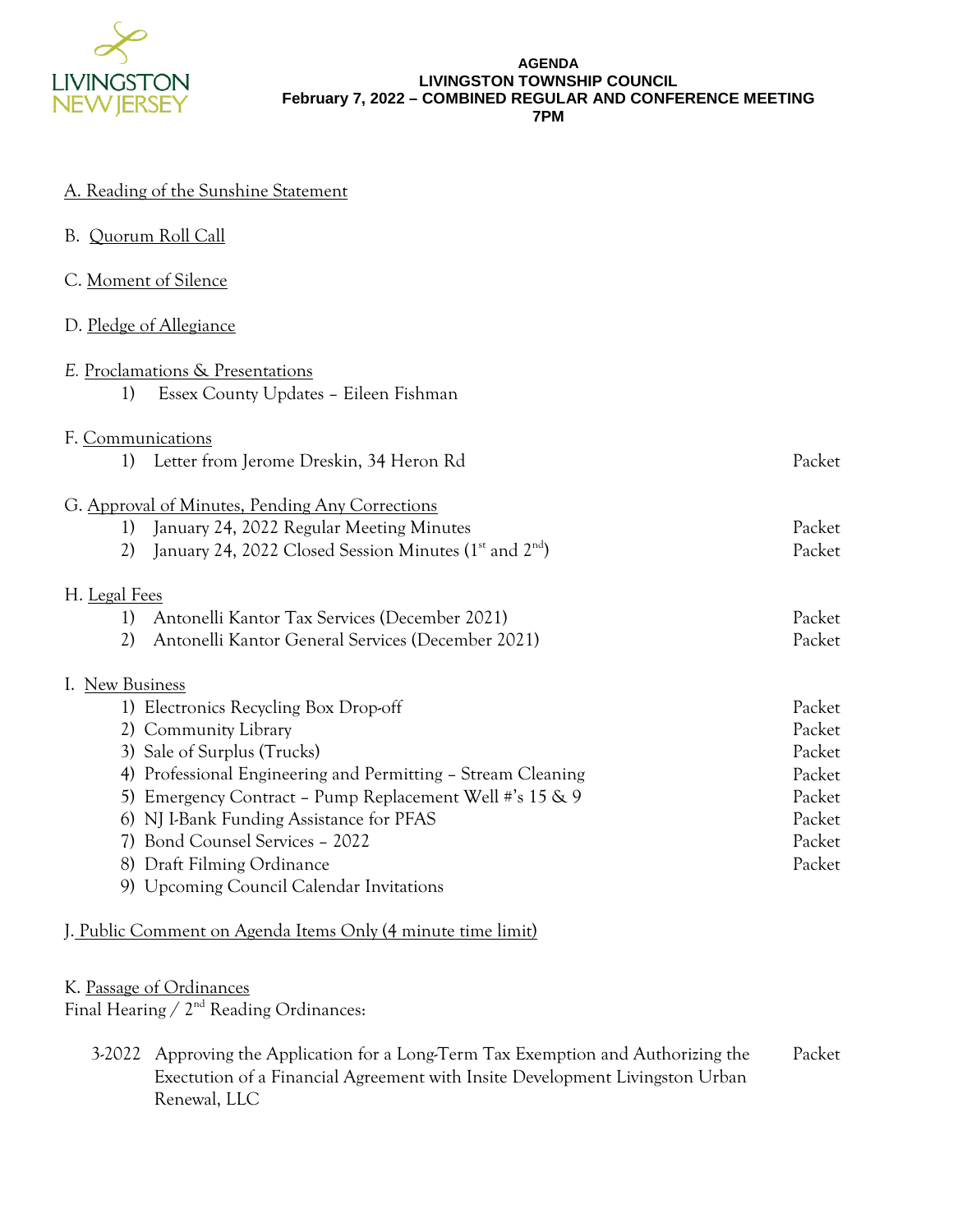# Introduction:

# L. Consent Agenda for Resolutions: Res 22-086

"All matters listed with an asterisk (\*) are considered to be routine and non-controversial by the Council and will be approved by one motion. There will be no separate discussion of these items unless a member of the governing body so requests, in which case the item will be removed from the consent agenda and considered in its normal sequence on the agenda as part of the general orders."

| Authorizing the Township of Livingston to Accept a Subgrant Award of the<br>*Res 22-087<br>Federal Fiscal year 2021 of Emergency Management Performance Grant and | Packet |
|-------------------------------------------------------------------------------------------------------------------------------------------------------------------|--------|
| <b>Emergency Management Agency Assistance</b>                                                                                                                     |        |
| *Res 22-088 Authorizing Disposition of Surplus                                                                                                                    | Packet |
| *Res 22-089 Authorizing a Award of a Contract to Christopher P Statile, PA                                                                                        | Packet |
| *Res 22-090 Authorizing Purchases Under Bergen Cty Cooperative Pricing System                                                                                     | Packet |
| *Res 22-091 Authorizing the Award of a Contract to Mott MacDonald, LLC                                                                                            | Packet |
|                                                                                                                                                                   |        |
| *Res 22-092 Authorizing the Award of a Contract to Gibbons, P.C.                                                                                                  | Packet |
| *Res 22-093 Authorizing an Emergency Contract with William Stothoff Company, Inc.                                                                                 | Packet |

# N. Reports of Township Officials / Professionals

# O. Council Reports (7 minute limit, extension of time may be granted by Chair)

# P. Mayor's Report

# Q. Public portion (On any subject – 3 minute time limit)

# R. Executive (Closed) Session: R-22-094

- 1) Affordable Housing (Attorney-Client Privilege)
- 2) Meade Litigation Update (Attorney-Client Privilege)
- S. Adjournment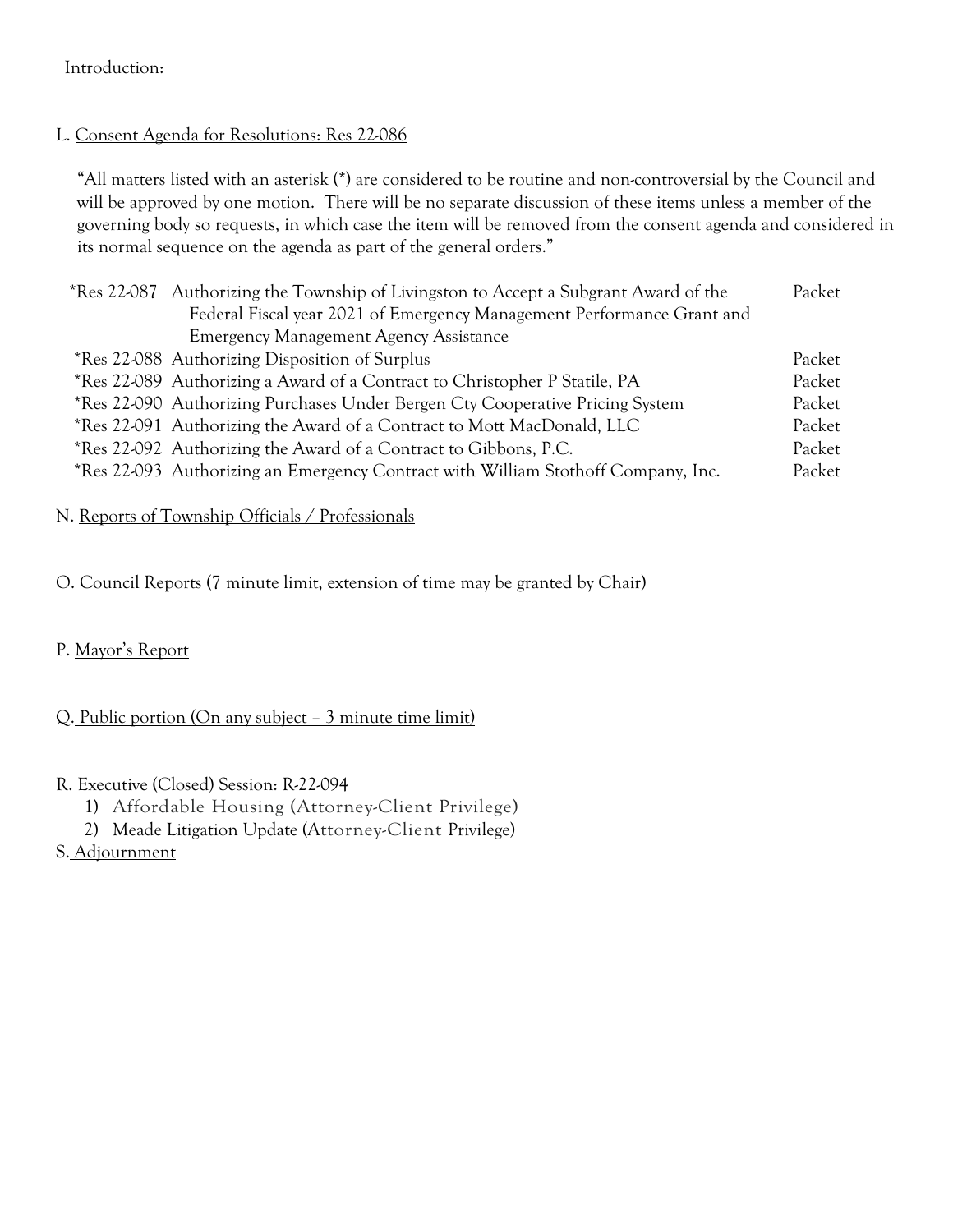#### **Welcome to the Livingston Township Council Meeting February 7, 2022 at 7:00 pm**

### **STATEMENT OF COMPLIANCE WITH THE SUNSHINE LAW N.J.S.A. 10:4-10**

This meeting is being held in accordance with the Open Public Meetings Act and adequate notice of this meeting has been provided as required by law. Specifically, the annual notice was faxed to the West Essex Tribune and the Star Ledger on January 6, 2022. "48-hr. Notice" was emailed to the West Essex Tribune and Star-Ledger on January 31, 2022 and posted on the Livingston Township website. The Agenda and Resolutions for the meeting are available on www.livingstonni.org. Certain portions of this meeting may be closed to the public for the purpose of personnel and/or other matters as outlined in the "Sunshine Law." Decisions made and/or discussed in Closed Session will be made known to the public at a later time.

Notice to members of the governing body and Township staff: Any use of electronic devices during this meeting shall be used solely for the purposes of Township business and any communications are subject to the Open Public Records Act.

This evening's Township of Livingston Council meeting will be livestreamed via Facebook at [https://www.facebook.com/LivingstonTownshipNJ.](https://www.facebook.com/LivingstonTownshipNJ) Anyone who wishes to speak during the Public Comment section and/or the Public Hearing may comment by either accessing the zoom link which was notice and advertised; or by calling one of the dial in numbers as listed in the notice. [ (312) 626-6799, (646) 558-8656, (301) 715-8592, (346) 248-7799, (669) 900-9128, (253) 215-8782 ] .

If attending the webinar online, please raise your hand by utilizing the hand signal on the zoom screen and the host will allow you to speak on a first come/ first serve basis. If you are attending by telephone, you must select \*9 to seek permission to speak.

Questions or comments will also be accepted by emailing *livcomments@livingstonnj.org* . Each speaker should follow the rules of order in Livingston code §2-15.

# **Zoom Meeting Information**

Webinar Link: <https://us02web.zoom.us/j/85636091871?pwd=VTBGOTY2b3FIbHRLQjVtMnRyUFFEUT09>

Webinar ID: 856 3609 1871 Passcode: 627644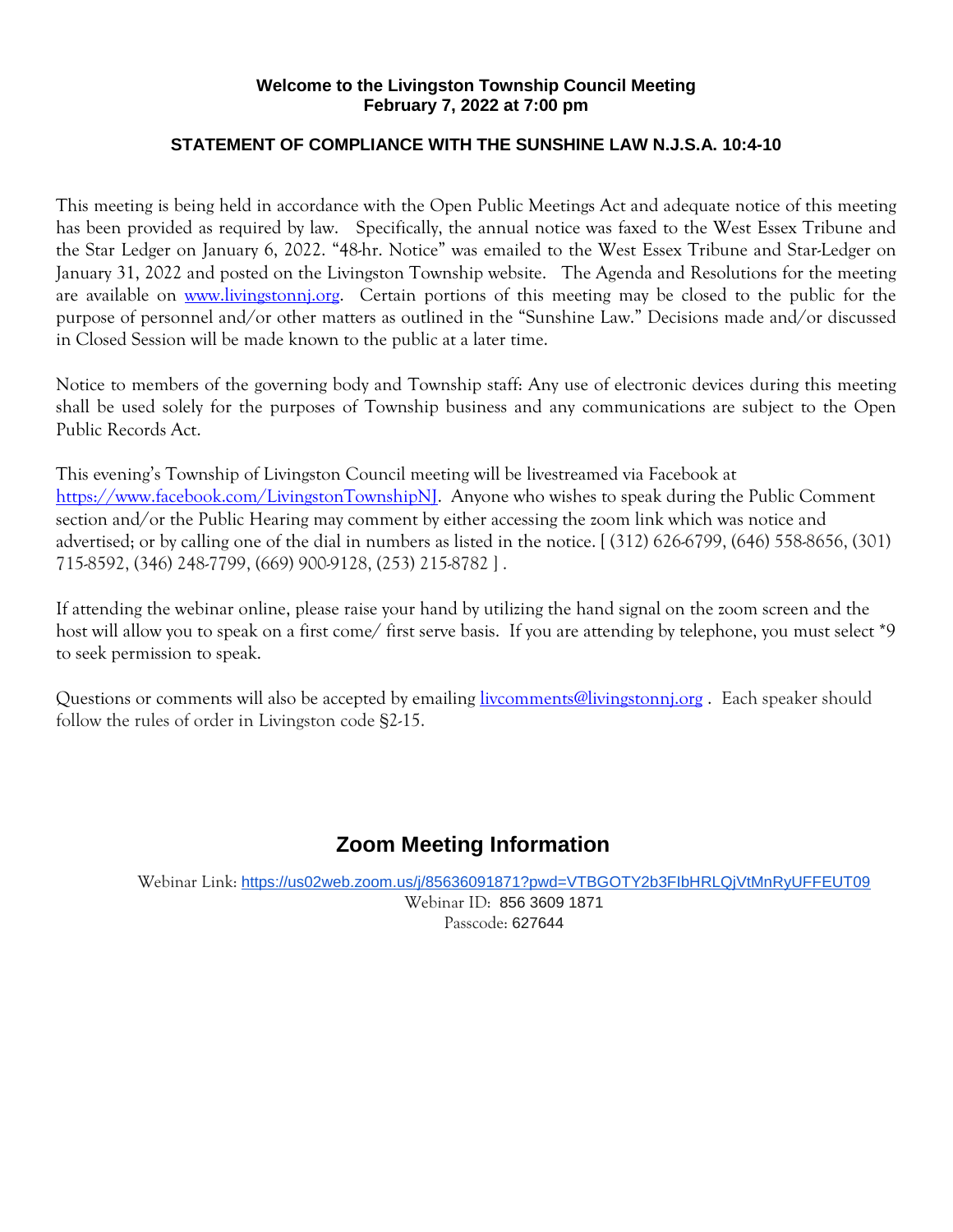#### ORDINANCE NO. 3-2022

ORDINANCE OF THE TOWNSHIP OF LIVINGSTON, COUNTY OF ESSEX, NEW JERSEY APPROVING THE APPLICATION FOR A LONG-TERM TAX EXEMPTION AND AUTHORIZING THE EXECUTION OF A FINANCIAL AGREEMENT WITH INSITE DEVELOPMENT LIVINGSTON URBAN RENEWAL, LLC

WHEREAS, the Local Redevelopment and Housing Law, N.J.S.A. 40A:12A-1 et seq., as amended from time to time (the "Redevelopment Law"), provides a process for municipalities, such as the Township of Livingston ("Township"), to participate in the redevelopment and improvement of areas in need of redevelopment; and

WHEREAS, to determine whether certain parcels of land constitute areas in need of redevelopment under the Redevelopment Law, the municipal council (the "Township Council") must authorize the planning board of the Township (the "Planning Board") to conduct <sup>a</sup> preliminary investigation of the area and make recommendations to the Township Council; and

WHEREAS, by Resolution No. 20-69 adopted on January 27, 2020, the Township Council designated certain properties within the Township, including the parcel identified as Block 100, Lot 2 on the tax maps of the Township, commonly known as 644 Route 10 (the "Property" or "Block 100, Lot 2"), as an area in need of rehabilitation; and

WHEREAS, on November 23, 2020, the Township Council adopted Resolution 20-222 authorizing and directing the Planning Board to conduct an investigation of Block 100, Lot 2 and Block 100, Lot <sup>3</sup> (the "Study Area"), and authorizing Beacon Planning and Consulting Services, LLC ("Planning Consultant") to prepare a report, to determine whether the Study Area meets the criteria set forth in the Redevelopment Law, specifically N.J.S.A. 40A:12A-5, and should be designated as an area in need of redevelopment, which designation would authorize the Township and Township Council to use all those powers permitted by the Redevelopment Law, other than the power of eminent domain; and

WHEREAS, by Resolution No. 21-083 adopted on January 25, 2021, the Township Council authorized the Planning Consultant to prepare a redevelopment plan for Block 100, Lot 2, on the basis of its designation as an area in need of rehabilitation, entitled the "644 NJSH Route 10 Overlay District Redevelopment Plan" (as may be amended from time to time, the "Redevelopment Plan"); and

WHEREAS, on January 25, 2021, the Township Council adopted Resolution 21-084 in accordance with NJS.A. 40A:12A-7 referring the Redevelopment Plan to the Planning Board for its review and recommendation; and

WHEREAS, in accordance with the Redevelopment Law, on February 2, 2021, the Planning Board reviewed the Redevelopment Plan and found the Redevelopment Plan to be in substantial compliance with the Township's Master Plan; and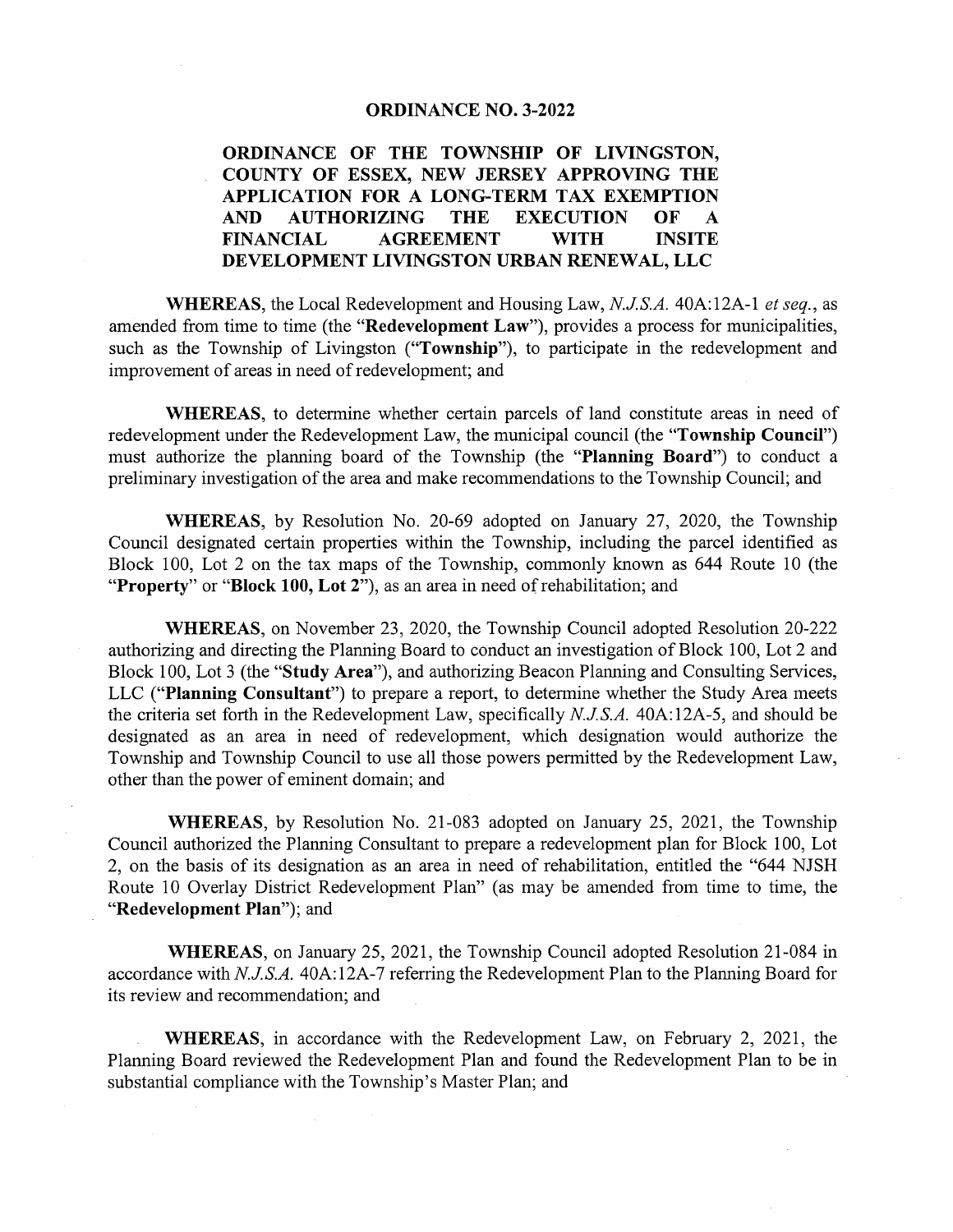WHEREAS, in accordance with the Redevelopment Law, upon review of the Planning Board's recommendation, by Ordinance 3-2021 adopted on February 8, 2021 the Township Council adopted the Redevelopment Plan on the basis of the Property's designation as an area in need of rehabilitation to ensure redevelopment of the Property in conformity with the Township's redevelopment objectives; and

WHEREAS, on February 16, 2021, the Planning Board held a public hearing in accordance with N.JS.A. 40A:12A-6 at which it reviewed the findings of <sup>a</sup> report prepared by the Planning Consultant entitled "630 and 644 Redevelopment Area Assessment Livingston Township, New Jersey" dated January, 2021 (the "Redevelopment Study") which determined that the Study Area met the criteria for designation as an "area in need of redevelopment" under the Redevelopment Law, and adopted <sup>a</sup> resolution which endorsed the findings of the Redevelopment Study and recommended to the Township Council, pursuant to  $N.J.S.A.$ 40A: 12A-6, that the Study Area be designated as an "area in need of redevelopment"; and

WHEREAS, in accordance with the Redevelopment Law, by Resolution 21-098 adopted on February 22, 2021, the Governing Body designated certain properties, including the Property, as an "area in need of redevelopment" without the power of eminent domain (the "Redevelopment Area"), pursuant to which the Property was made and shall continue to be subject to the Redevelopment Plan; and

WHEREAS, the Township Council is the designated "redevelopment entity," as such term is defined in the Redevelopment Law at N.J.S.A. 40A:12A-3, for the Redevelopment Area, with full authority to exercise the powers contained in the Redevelopment Law to facilitate and implement the development of the Redevelopment Area; and

WHEREAS, Insite Development Livingston Urban Renewal, LLC (the "Entity") is the designated redeveloper of the Property and is redeveloping the Property with <sup>a</sup> redevelopment project consisting of the construction of <sup>a</sup> self-storage facility, together with all related on-site and off-site improvements and any additional work incidental thereto, all in accordance with the Redevelopment Plan (the "Project"); and

WHEREAS, the Township has determined that the Entity meets all necessary criteria, including financial capabilities, experience and expertise, and, as a result, entered into a redevelopment agreement with the Entity dated July 1, 2021 (the "Redevelopment Agreement"), to effectuate the redevelopment of the Property; and

WHEREAS, the Project will conform to all applicable municipal zoning ordinances as amended by the Redevelopment Plan and will be in conformance with the Master Plan of the Township; and

WHEREAS, the Entity filed: (1) the application attached hereto as Exhibit A (the "Application") seeking <sup>a</sup> tax exemption and approval of an urban renewal project; and (2) <sup>a</sup> form of financial agreement, pursuant to the Long Term Tax Exemption Law, N.J.S.A. 40A:20-1 et seq. (the "LTTE Law"); and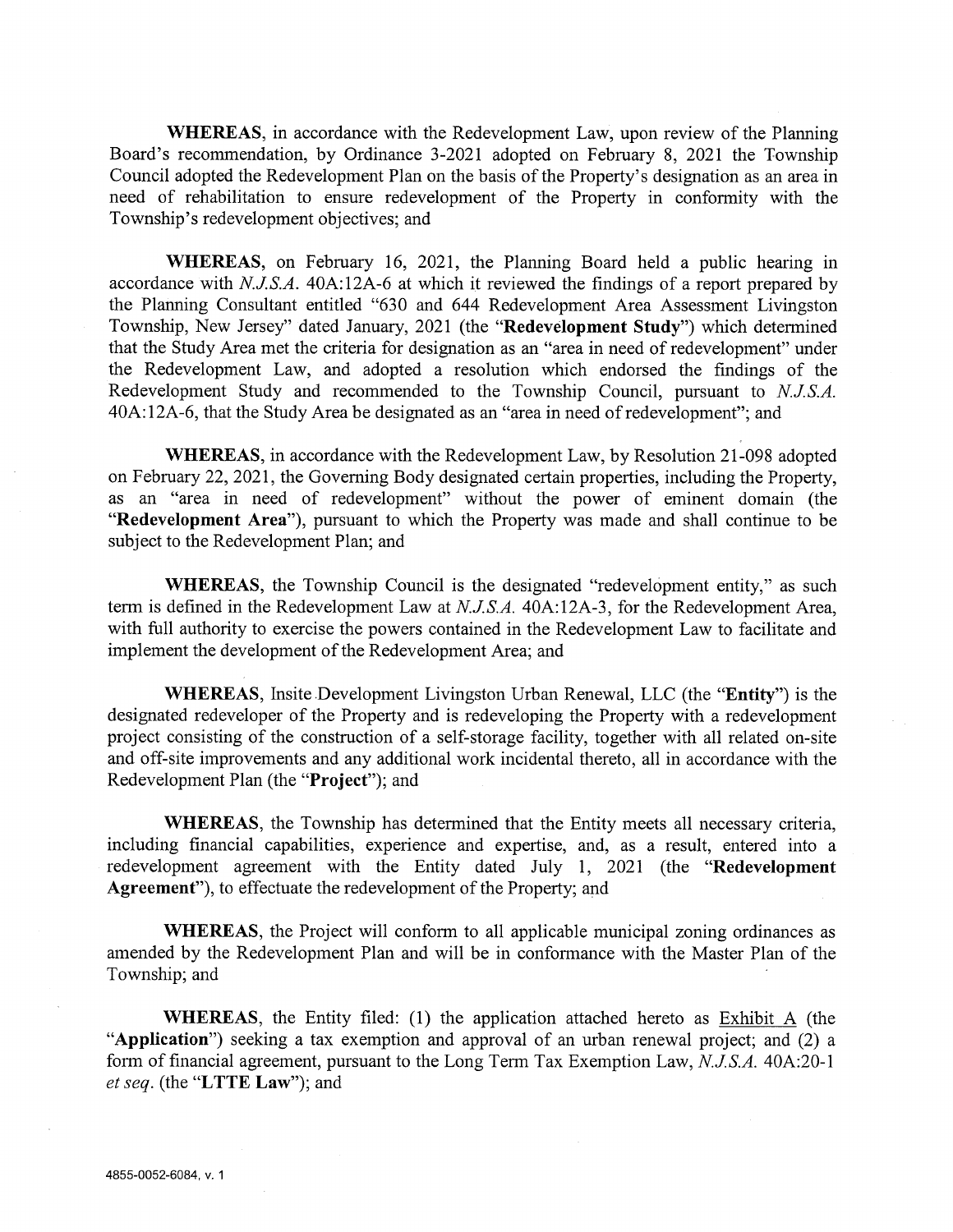WHEREAS, the Township Council has determined that the Project represents an undertaking permitted by the LTTE Law, and has further determined that the Project is an improvement made for the purposes of clearance, replanning, development or redevelopment of an area in need of redevelopment within the Township, as authorized by the LTTE Law; and

WHEREAS, in order to enhance the economic viability of and opportunity for <sup>a</sup> successful project, the Township seeks to enter into the Financial Agreement in the form attached hereto as Exhibit B (the "Financial Agreement"), which shall govern the terms of the tax exemption for the Project and the Annual Service Charge (as defined in the Financial Agreement) to be paid to the Township in lieu of conventional taxation; and

WHEREAS, the Township has made the following findings:

1. An estimated Annual Service Charge will be generated upon completion of the Project under the terms of the Financial Agreement. Upon expiration of the exemption, the Project will be fully assessed and conventionally taxed;

2. In light of market conditions and other factors currently impacting investment risk, it is not financially feasible to undertake the development of the Project in the absence of the tax exemption provided by the Financial Agreement;

3. The Project will create both temporary construction jobs and permanent jobs; and

4. The Project will revitalize the Redevelopment Area as the Property has been underutilized for several years; and

5. Given the scale of the Project and the risks associated with new construction development, without the exemption, the Entity would likely not have developed the Project; and

6. The Project is consistent with the Redevelopment Plan, will further its objectives, and will contribute to the economic growth of the Township; and

WHEREAS, the Township Manager has submitted the Application and Financial Agreement to the Township Council with a recommendation for approval (the "Recommendation Letter"), which Recommendation Letter is on file with the Township Clerk.

#### NOW, THEREFORE, BE IT ORDAINED BY THE TOWNSHIP COUNCIL OF THE TOWNSHIP OF LIVINGSTON, NEW JERSEY AS FOLLOWS:

Section 1. The foregoing recitals are incorporated herein as if set forth in full.

Section 2. The Application and the Financial Agreement are hereby approved.

Section 3. An exemption from taxation as set forth in the Application is hereby granted to the Entity with respect to the Project on the Property for the term set forth in the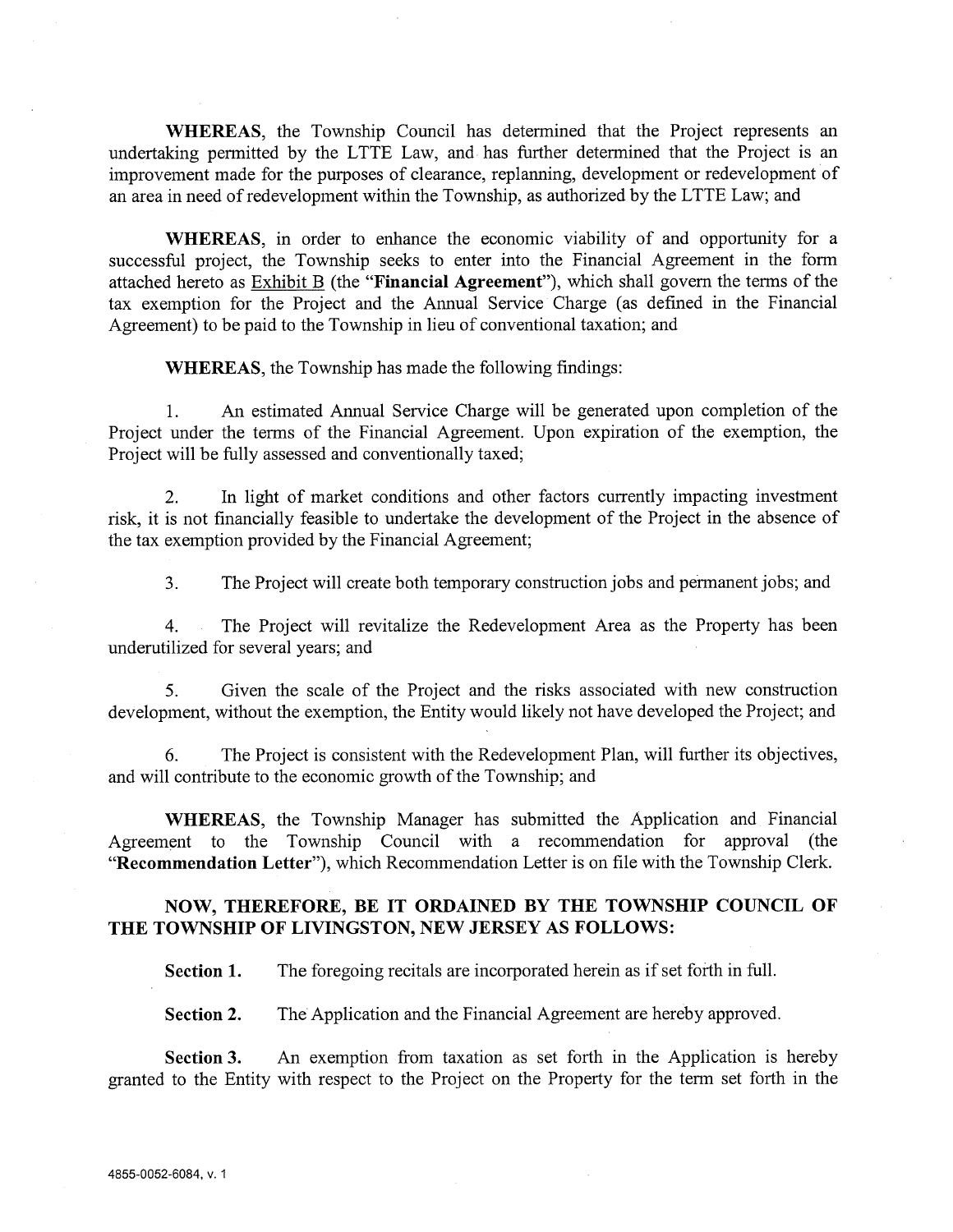Financial Agreement; provided that in no event shall the tax exemption exceed the earlier of (i) thirty-five (35) years from the date of execution of the Financial Agreement or (ii) to the extent permitted by NJS.A. 40A:20-12, thirty (30) years from the Entity's receipt of <sup>a</sup> Certificate of Occupancy for the Project and only so long as the Entity remains subject to and complies with the Financial Agreement and the LTTE Law and any other agreement related to the Project or the Property; and provided further, that in no event shall the Annual Service Charge, for every year the property tax exemption is in effect, be less than the total taxes levied against the Property in the last full tax year it was subject to taxation.

Section 4. The Mayor, Deputy Mayor, and/or Township Manager, in consultation with counsel to the Township, are hereby authorized to execute and/or amend, modify or make such necessary changes to the Application, the Recommendation Letter, the Financial Agreement and any other agreements or documents necessary to effectuate this ordinance and the Financial Agreement.

Section 5. The Entity shall, from the time the Annual Service Charge becomes effective, pay the Annual Service Charge as set forth in the Financial Agreement.

Section 6. This ordinance shall take effect in accordance with all applicable laws.

Ed Meinhardt, Mayor

Glenn R. Turtletaub, Township Clerk

Introduced: January 24, 2022 Adopted: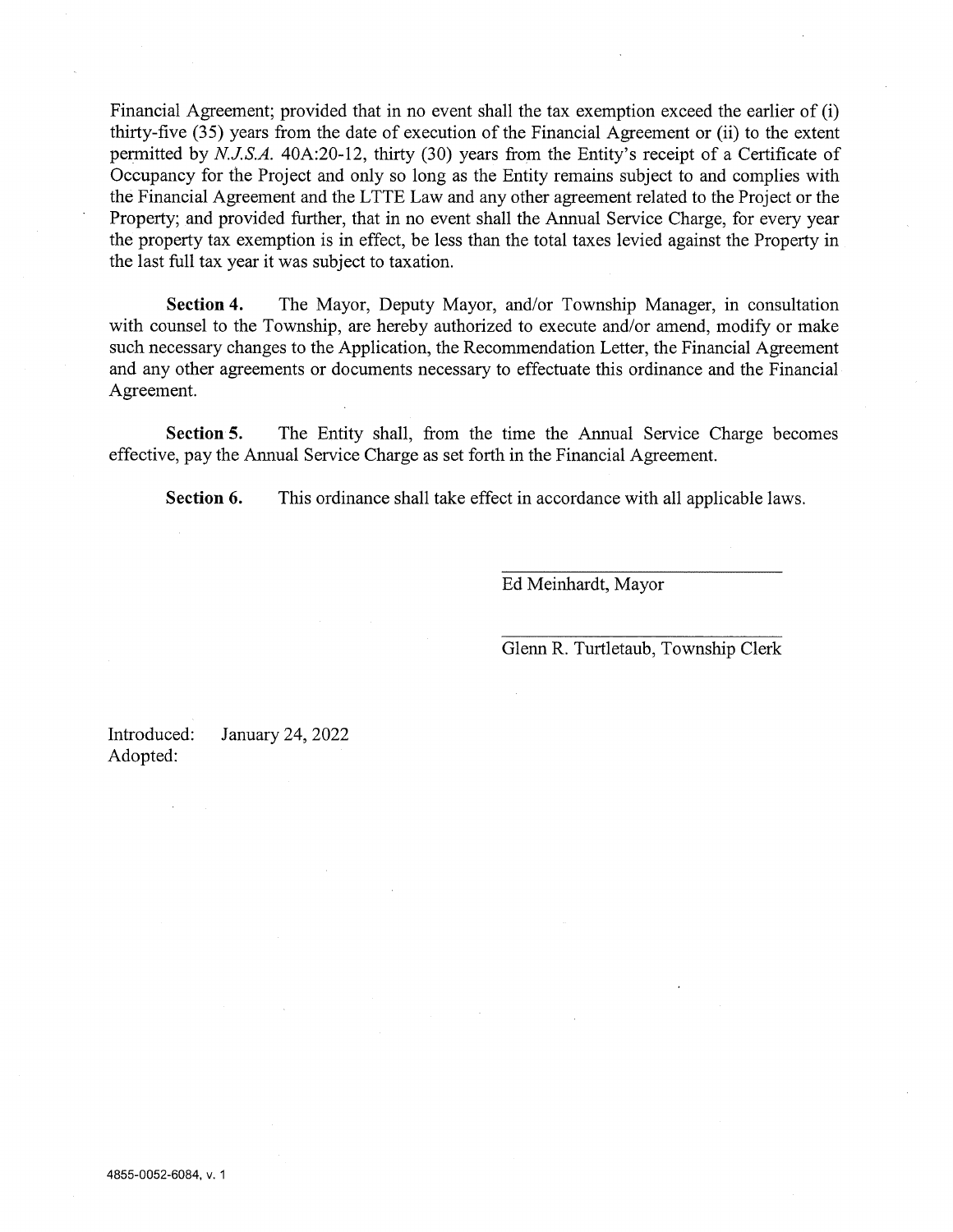# EXHIBIT A

Application for Long Term Tax Exemption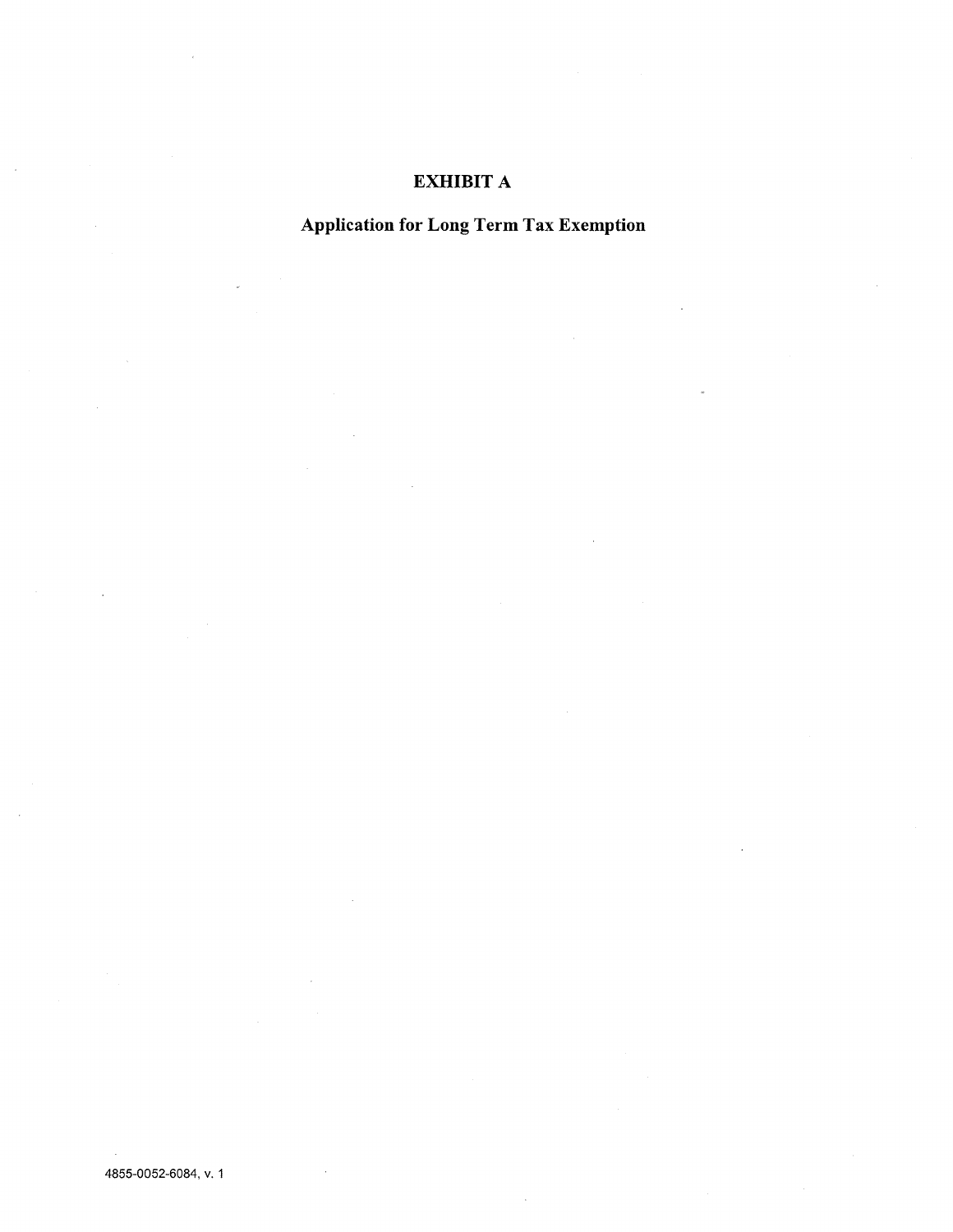### EXHIBIT B

# Form Financial Agreement

4855~OO52-6O84, v. <sup>1</sup>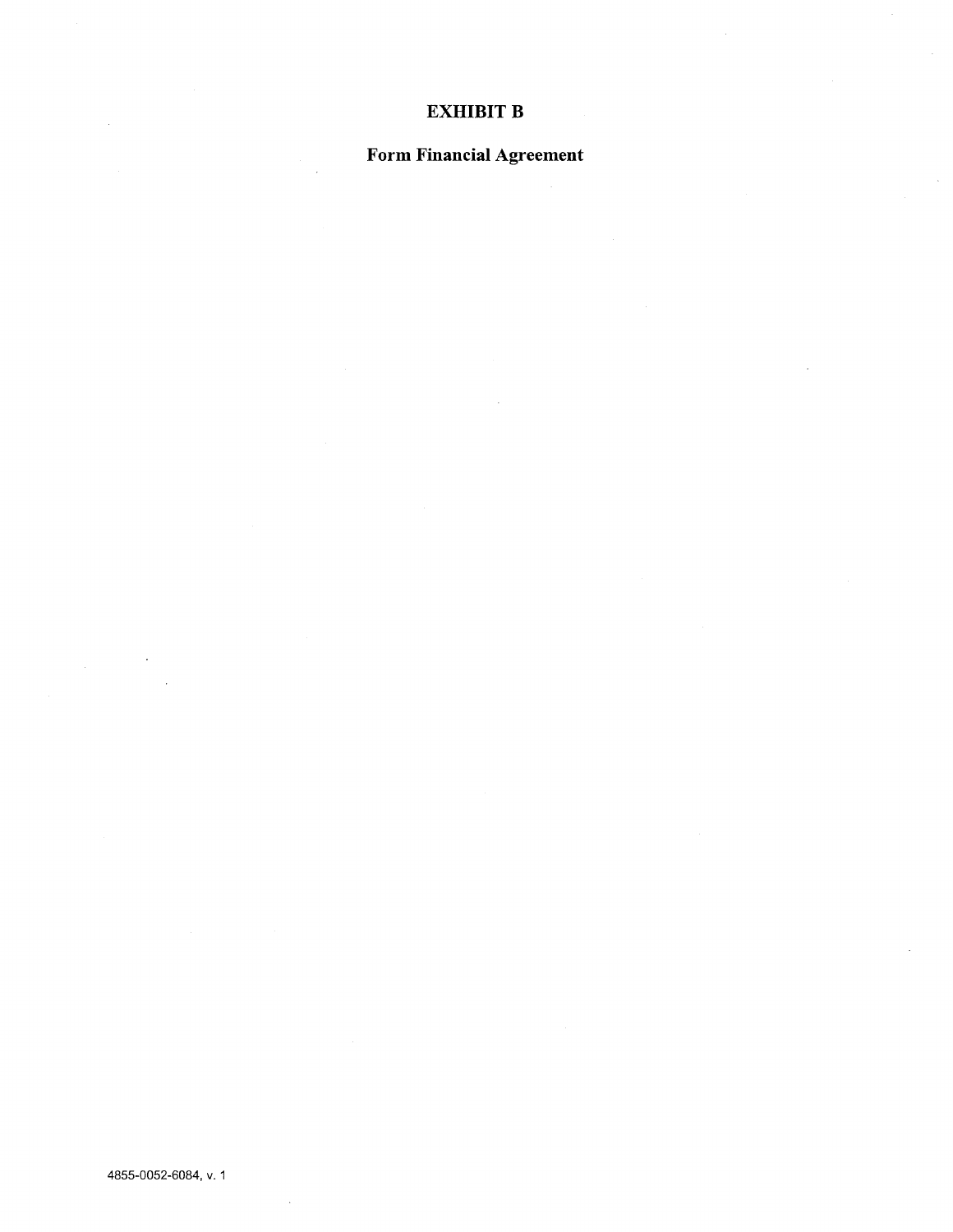# RESOLUTION TOWNSHIP OF LIVINGSTON

# Accepting, Approving and/or Adopting the Consent Agenda of February 7, 2022

WHEREAS, the Township Council of the Township of Livingston has determined that certain items on its agenda which have the unanimous approval of all Councilmembers and do not require comment shall be termed the "Consent Agenda"; and

WHEREAS, the Township Council has determined that to increase its efficiency, the Consent Agenda shall be adopted with one resolution;

NOW, THEREFORE, BE IT RESOLVED by the Township Council that the items on the regular agenda for February 7, 2022 attached hereto, which are preceded by an "\*" are the Consent Agenda and are hereby accepted, approved and/or adopted.

Glenn R. Turtletaub, Township Clerk

Adopted: 2/07/22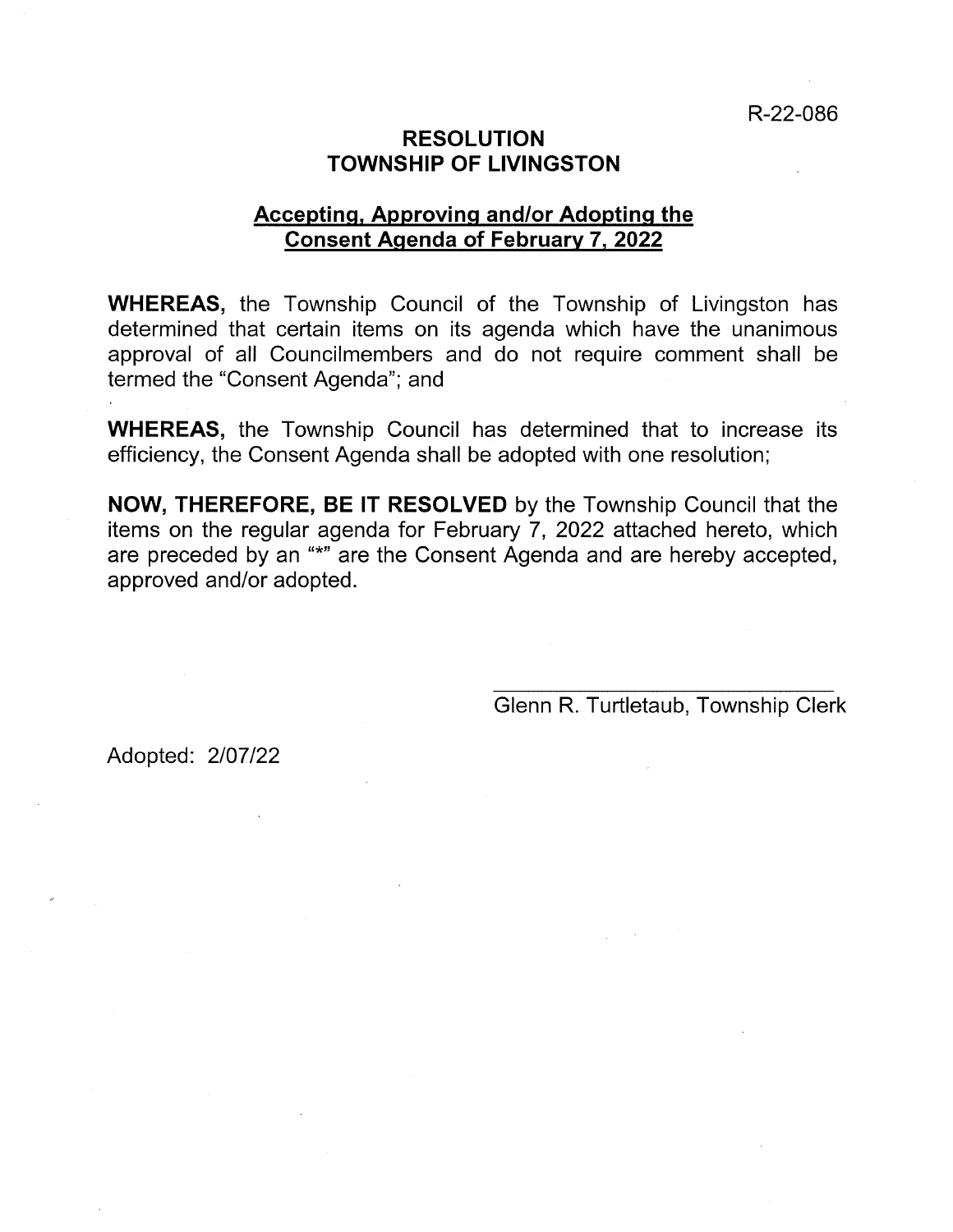Livingston Township County of Essex

#### Resolution Authorizing the Township of Livingston to Accept a Subgrant Award of the Federal Fiscal Year 2021 of Emergency Management Performance Grant and Emergency Management Agency Assistance

WHEREAS, the Township of Livingston Office of Emergency Management has been awarded State Homeland Security Grant Program Sub-grant AFN #97.042, Subgrant Award #FY21-EMPG-EMAA 0710 from the New Jersey Department of Law and Public Safety, Office of the Attorney General. The subgrant, consisting of \$10,000.00 Federal Award is for the purpose of enhancing the City's ability to prevent, protect against, respond to and recover from acts of terrorism, natural disasters and other catastrophic events and emergencies; and

WHEREAS, the Township of Livingston will use these funds to enhance your Emergency Management Program and that the funds will be used for Emergency Management purposes; and

WHEREAS, the award period is from July 1, 2021 to June 30, 2022; and

WHEREAS, the subgrant award incorporates all conditions and representations contained or made in application and notice of award; and

WHEREAS, the Township of Livingston Office of Emergency Management, designated by the New Jersey State Police, Office of Emergency Management, has submitted an Application for Subgrant Award that has been required by the said New Jersey State Office of Emergency Management.

NOW, THEREFORE, BE IT RESOLVED by the Livingston Township Council in the County of Essex, State of New Jersey:

1. That the Council accepts the award of the FFY2 <sup>1</sup> Emergency Management Performance Grant Program (EMPG), Emergency Management Agency Assistance Subgrant (EMAA) in the amount of up to \$10,000.00 Federal Funs from the New Jersey State Police, Office of Emergency Management.

2. That the Chief Financial Officer and Director of Emergency Management are authorized to sign the appropriate subgrant award documents.

3. That copies of this resolutions shall be forwarded to the New Jersey State Police, Office of Emergency Management, the City Business Administrator, the Chief Financial Officer and the County Division of Emergency Management and Office of Treasury.

I HEREBY CERTIFY that the foregoing is <sup>a</sup> correct and true copy of <sup>a</sup> resolution adopted by the Livingston Township Council at <sup>a</sup> meeting duly held on February 7, 2021.

Glenn R. Turtletaub Township Clerk

Adopted: February 7, 2022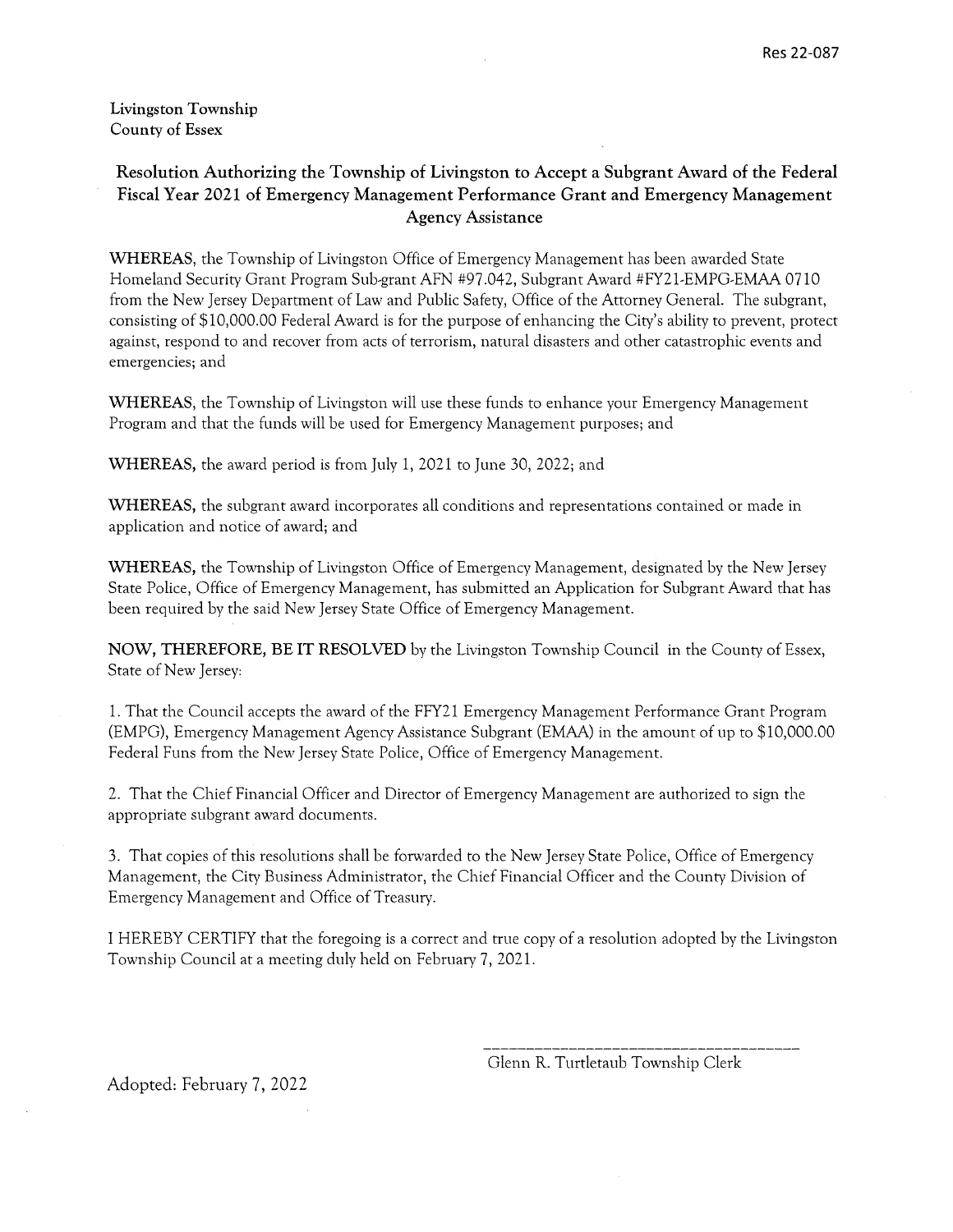#### AUTHORIZING DISPOSITION OF SURPLUS

WHEREAS, the Township of Livingston is the owner of certain personal property described on the attached Schedule A and which is no longer needed for public purposes; and

WHEREAS, the condition of the items are such that they are not saleable and can be junked; and,

 $\overline{\phantom{a}}$ 

NOW, THEREFORE, BE IT RESOLVED by the Township Council of the Township of Livingston that said property listed in the attached schedule shall be junked.

Adopted: \_\_\_\_\_\_\_\_\_\_\_\_\_\_\_\_\_\_\_\_\_\_\_\_\_\_\_\_\_\_\_\_\_\_\_\_\_

 $\bar{\mathcal{A}}$ 

February 7, 2022 **February 7, 2022** Glenn R. Turtletaub, Township Clerk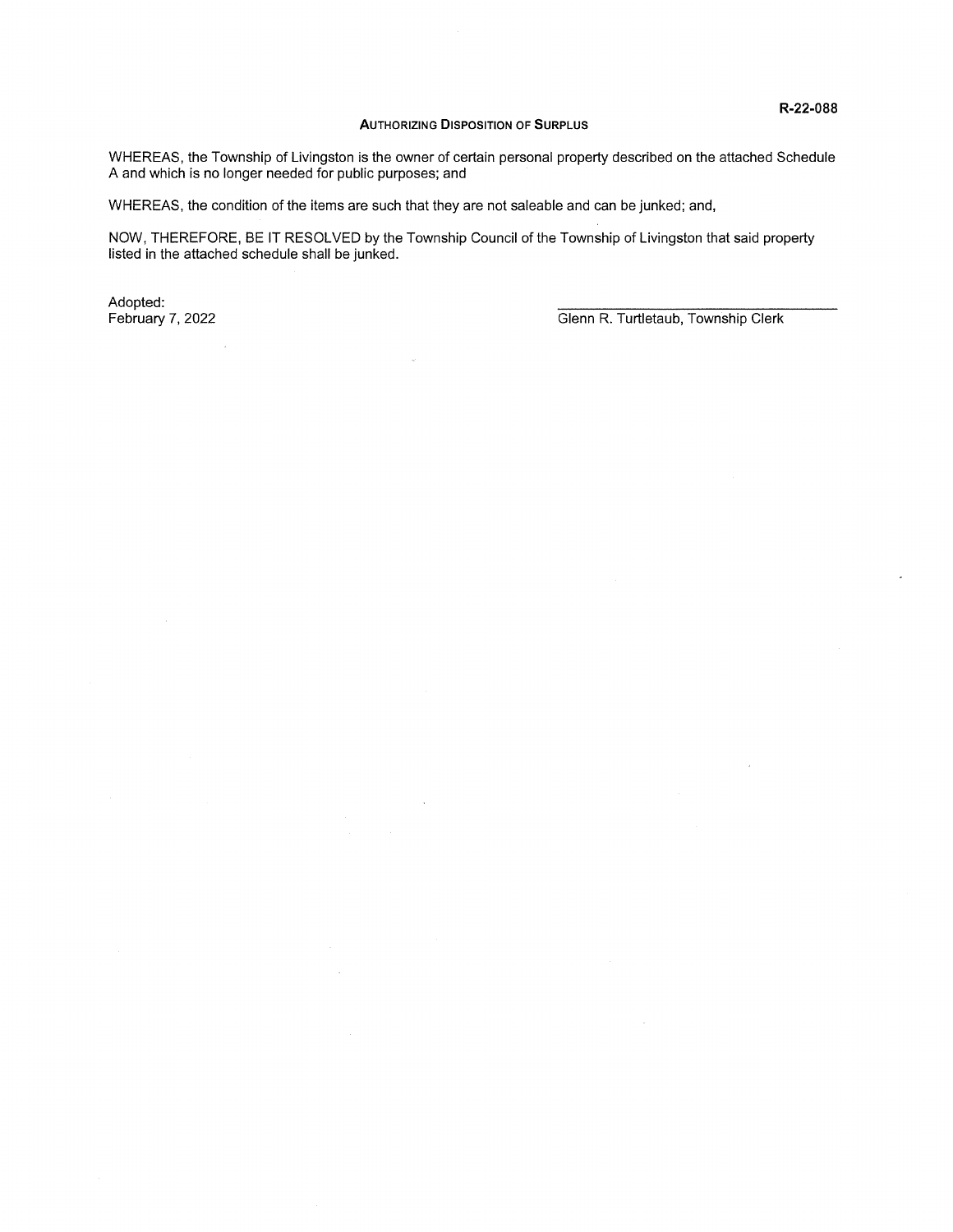Schedule A

 $\sim$ 

 $\ddot{\phantom{a}}$ 

 $\sim 10^7$ 

 $\bar{\gamma}$ 

 $\hat{\mathcal{A}}$ 

| <b>Department</b> | Item    | QTY | Make      | Model              | Serial / VIN Number |
|-------------------|---------|-----|-----------|--------------------|---------------------|
| <b>DPW</b>        | Vehicle |     | 2001 Ford | F250 Super<br>Dutv | 1FTNF21L31EA86742   |
| <b>DPW</b>        | Vehicle |     | 2002 Ford | F250 Super<br>Duty | 1FTNF21L62EB82950   |

 $\bar{z}$ 

 $\sim$   $\epsilon$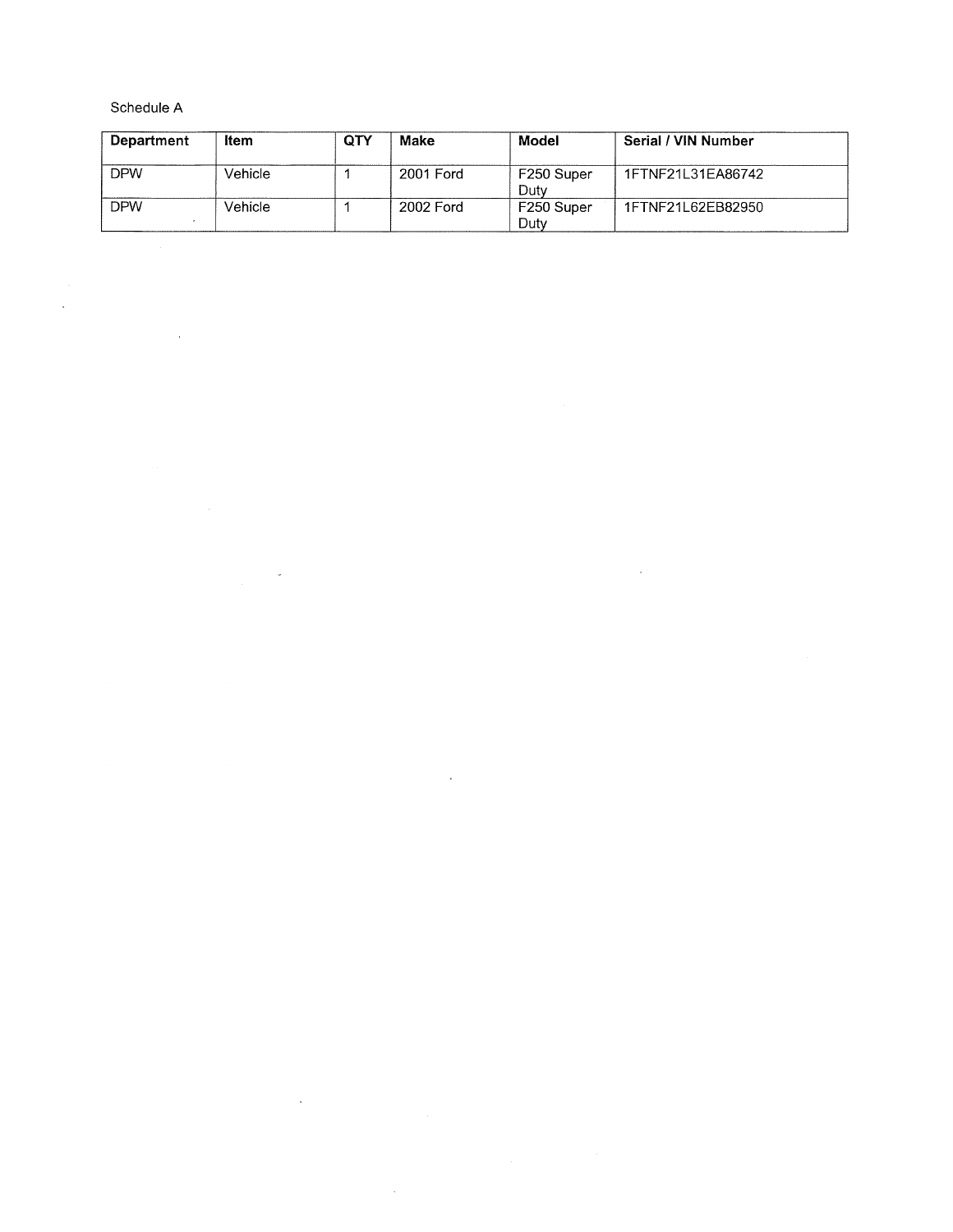#### RESOLUTION AUTHORIZING THE AWARD OF A CONTRACT To CHRISTOPHER P. STATILE, PA.

WHEREAS, the Township of Livingston has a need to acquire professional engineering services for stream cleaning pursuant to the provisions of N.J.S.A. 19:44A-20.4 and 20.5; and

WHEREAS, the Township Manager has determined and certified in writing that the value of the acquisition will exceed \$17,500; and

WHEREAS, the Township of Livingston solicited proposals from four companies qualified to provide professional engineering services for stream cleaning; and

WHEREAS, the Township of Livingston received two proposals; and

WHEREAS, Christopher P. Statile, P.A. submitted the lowest price proposal; and

WHEREAS, Christopher P. Statile, P.A. has completed and submitted a Business Entity Disclosure Certification which certifies that Christopher P. Statile, P.A. has not made any reportable contributions to a political or candidate committee in the Township of Livingston in the previous one year, and that the contract will prohibit Christopher P. Statile, P.A. from making any reportable contributions through the term of the contract, and

WHEREAS, the Township Engineer and Township Manager are recommending the award of a contract to Christopher P. Statile, P.A. to provide professional engineering services for stream cleaning as required by the Township in an amount not to exceed \$102,000.00; and,

WHEREAS, the Chief Financial Officer has certified that sufficient funds are available in account C-04-55-021-030- B04; and

NOW THEREFORE, BE IT RESOLVED that the Township Council of the Township of Livingston authorizes the Township Manager to enter into a contract with Christopher P. Statile, P.A. in an amount not to exceed \$102,000.00 as described herein.

BE IT FURTHER RESOLVED that the Business Disclosure Entity Certification and the Determination of Value be Placed on file with this resolution.

BE IT FURTHER RESOLVED that a notice of this action shall be printed in the West Essex Tribune as required by law within ten (10) days of its passage.

Adopted: \_\_\_\_\_\_\_\_\_\_\_\_\_\_\_\_\_\_\_\_\_\_\_\_\_\_\_\_\_\_\_\_\_\_\_\_\_\_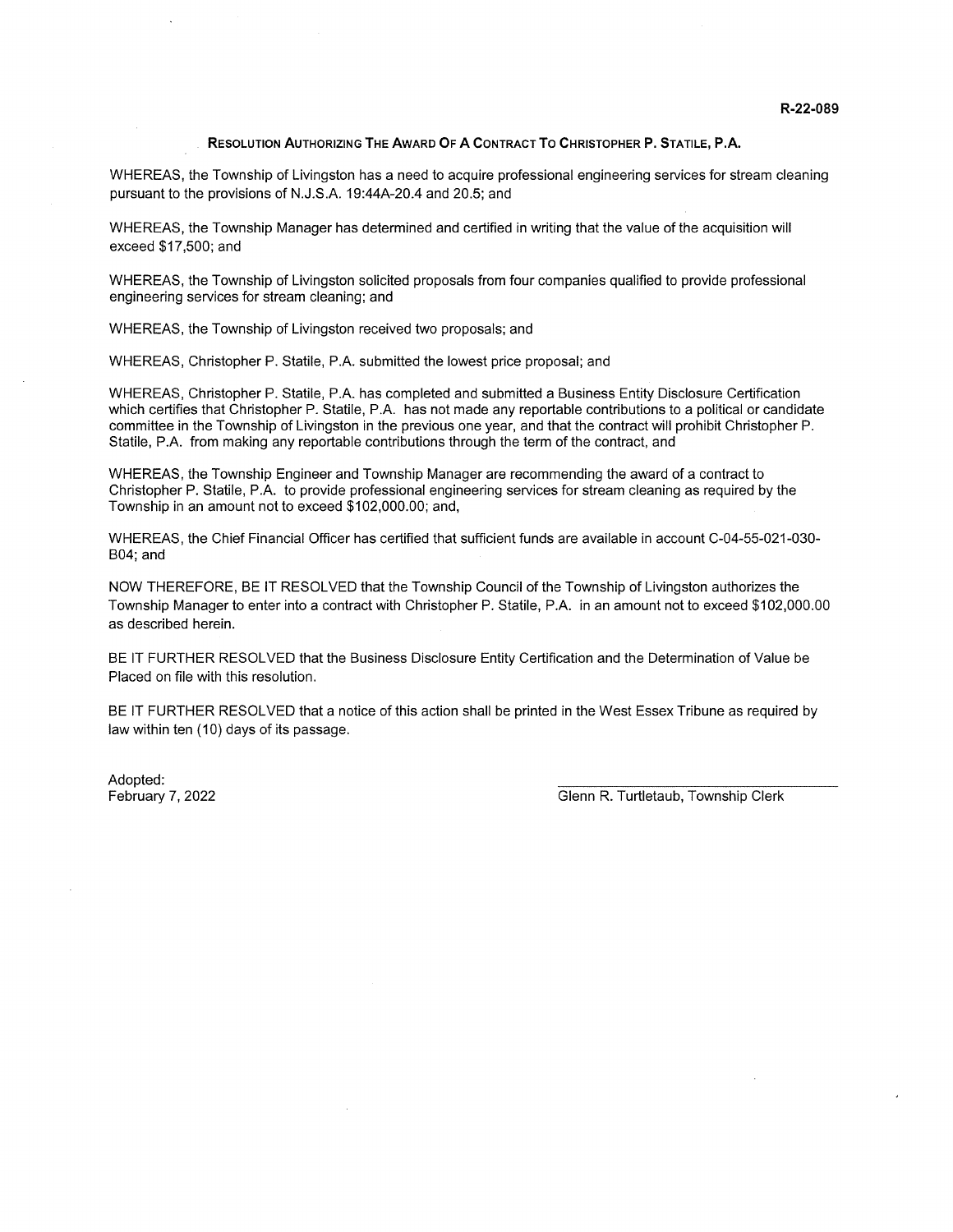#### AuTHoRIzING PuRcHAsEs UNDER BERGEN COUNTY COOPERATIVE PRICING SYSTEM

WHEREAS, the Township of Livingston, pursuant to N.J.S.A. 40A:11-11(6) and N.J.A.C. 5:34-7.1 et seq. may by resolution and without advertising for bids, purchase any goods or services under a County Cooperative Pricing System of which the Township is a member; and,

WHEREAS, the Township of Livingston is a member of the Bergen County Cooperative Pricing System #CK04 and has the need on a timely basis to purchase goods or services using those contracts; and

WHEREAS, the Township of Livingston intends to enter into contracts with the attached referenced County contract vendors through this resolution and properly executed purchase orders as needed, which shall be subject to all the conditions applicable to current contracts.

NOW, THEREFORE, BE IT RESOLVED, that the Township Council of the Township of Livingston authorizes the purchase of certain goods and services from those approved Bergen County Cooperative Pricing System #CKO4 vendors on the attached list, pursuant to all the conditions of the individual contracts; and

BE IT FURTHER RESOLVED, by the Township Council that, pursuant to the N.J.A.C. 5:30-5.5(b), the certification of available funds shall be certified at such time as the goods or services are called for prior to placing the order, and a certification of availability of funds is made by the Chief Financial Officer via an authorized purchase order; and

BE IT FURTHER RESOLVED, that the duration of this authorization shall be until December 31, 2022 or upon the expiration of the vendors' contract, whichever event first occurs.

Adopted: \_\_\_\_\_\_\_\_\_\_\_\_\_\_\_\_\_\_\_\_\_\_\_\_\_\_\_\_\_\_\_\_\_\_\_\_\_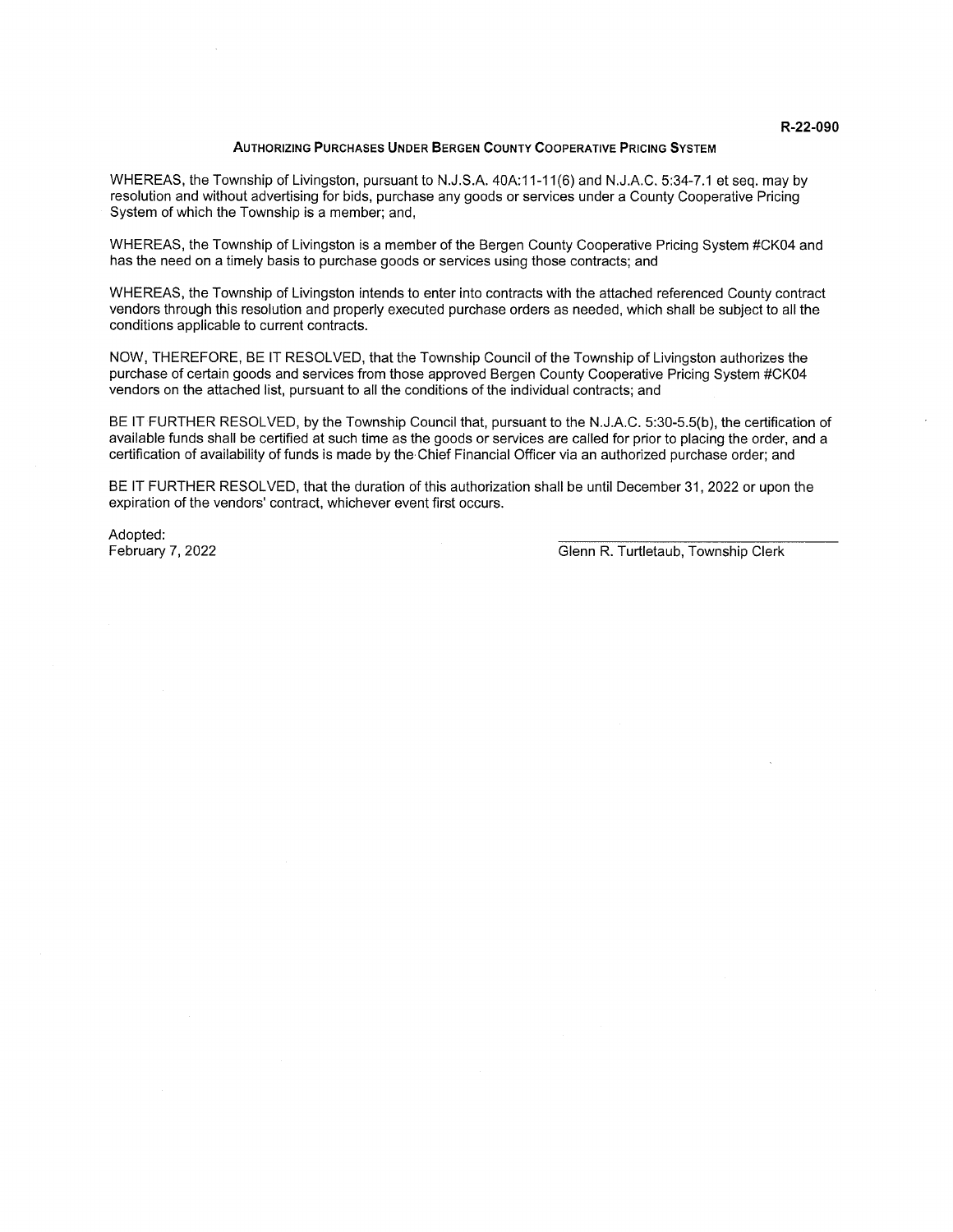### Referenced Bergen County Cooperative Pricing System Vendors

| R-22-090 |  |
|----------|--|
|----------|--|

 $\mathcal{L}$ 

| <b>Commodity/Service</b>                                              | Vendor                            | Contract# |
|-----------------------------------------------------------------------|-----------------------------------|-----------|
| l Commercial/Grounds Maintenance<br>Equipment & Accessories / Catalog | Storr Tractor Company             | $20 - 03$ |
| Computer Equipment & Peripherals                                      | Gold Type Business Machines, Inc. | 19-34     |
| Computer Equipment & Peripherals                                      | SHI International Corp.           | 19-34     |
| Snap-On Tools and Equipment                                           | Snap-On Industrial                | 18-42     |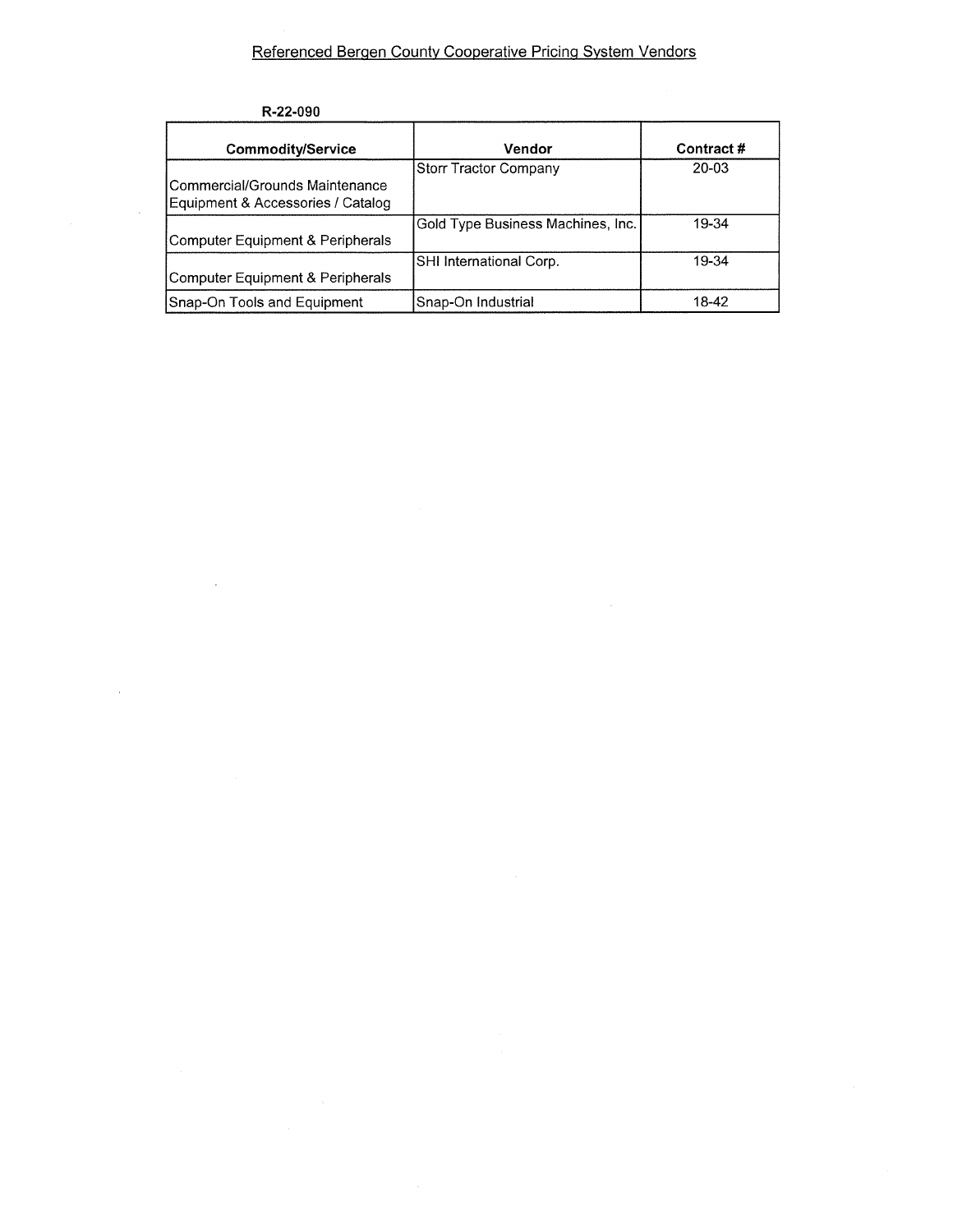#### R-22-091

#### REsoLuTION AUTHORIZING THE AWARD OF A CONTRACT To M0TT MACDONALD, LLC

WHEREAS, the Township of Livingston has a need to acquire professional engineering services for the NJ I-Bank assistance for PFAS treatment projects pursuant to the provisions of N.J.S.A. 19:44A-20.4 and 20.5; and

WHEREAS, the Township Manager has determined and certified in writing that the value of the acquisition will exceed \$17,500; and

WHEREAS, the Township Council has determined that Mott MacDonald, LLC has provided engineering services in prior years and has performed in a satisfactory manner; and

WHEREAS, Mott MacDonald, LLC has completed and submitted a Business Entity Disclosure Certification which certifies that Mott MacDonald, LLC has not made any reportable contributions to a political or candidate committee in the Township of Livingston in the previous one year, and that the contract will prohibit Mott MacDonald, LLC from making any reportable contributions through the term of the contract, and

WHEREAS, the Utility Engineer and Township Manager are recommending the award of a contract to Mott MacDonald, LLC to provide professional engineering services for the NJ I-Bank assistance for PFAS treatment projects as required by the Township in an amount not to exceed \$50,000.00; and,

WHEREAS, the Chief Financial Officer has certified that sufficient funds are available in account C-06-55-020-012- COl; and

NOW THEREFORE, BE IT RESOLVED that the Township Council of the Township of Livingston authorizes the Township Manager to enter into a contract with Mott MacDonald, LLC in an amount not to exceed \$50,000.00 as described herein.

BE IT FURTHER RESOLVED that the Business Disclosure Entity Certification and the Determination of Value be Placed on file with this resolution.

BE IT FURTHER RESOLVED that a notice of this action shall be printed in the West Essex Tribune as required by law within ten (10) days of its passage.

Adopted: \_\_\_\_\_\_\_\_\_\_\_\_\_\_\_\_\_\_\_\_\_\_\_\_\_\_\_\_\_\_\_\_\_\_\_\_\_\_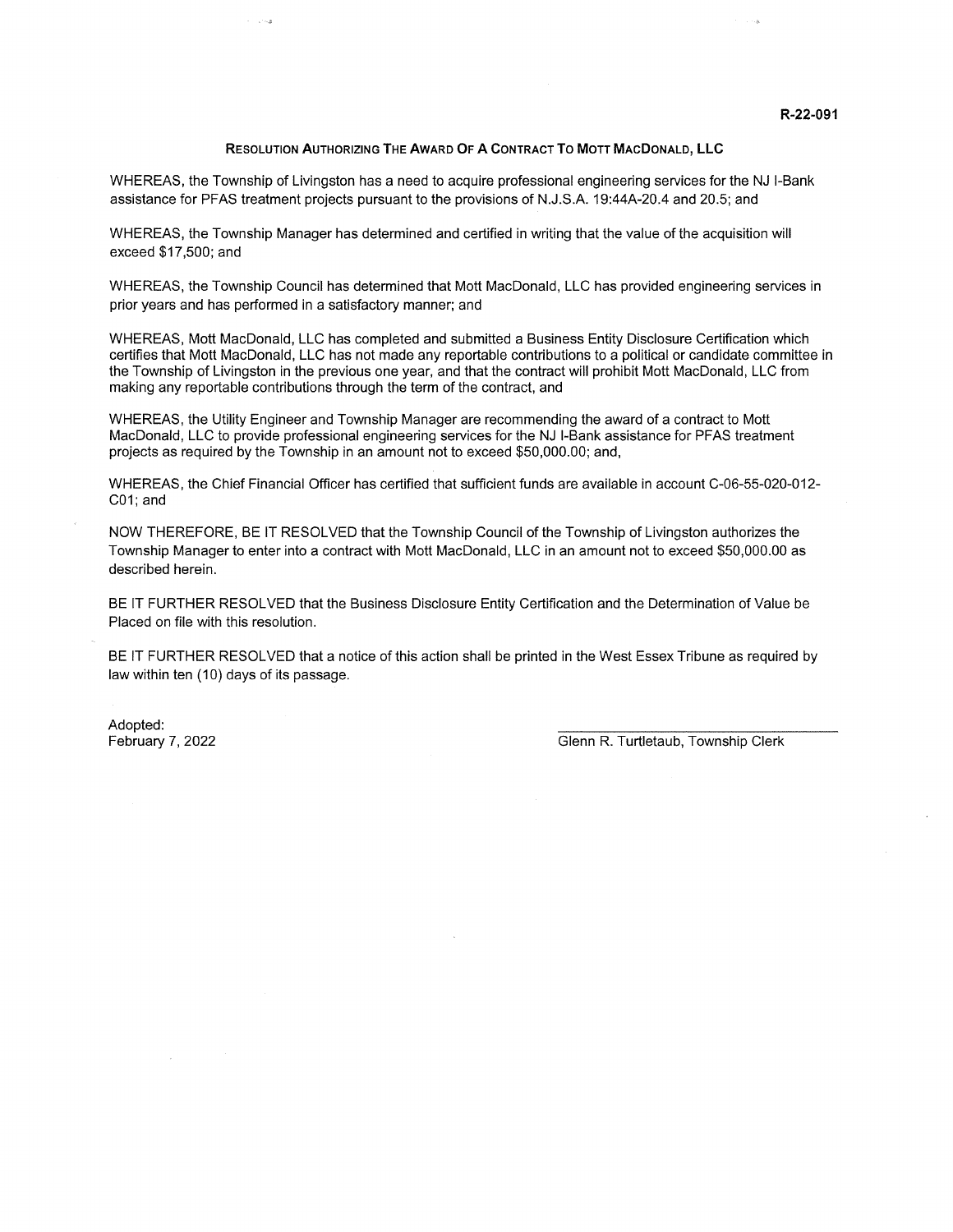#### RESOLUTION AUTHORIZING THE AWARD OF A CoNTRAcT To GIBBONs P.C.

WHEREAS, the Township of Livingston ('Township") has the need to acquire Bond Counsel Services pursuant to the provisions of N.J.S.A. 19:44A-20.4 and 20.5; and

WHEREAS, on November 1, 2021, the Township of Livingston issued RFP No. 15-2021 as a fair and open process, to solicit proposals from firms experienced performing bond counsel services; and

WHEREAS, the request for proposals ("REP") was advertised on the Township of Livingston website on November 1, 2021, and as a result nine (9) rfp packages were requested; and

WHEREAS, on November 23, 2021, four (4) proposals were received by the rip deadline and publicly read; and

WHEREAS, in accordance with the selection criteria established in the rip, the proposals were evaluated for management criteria, technical criteria, past experience and performance, and financial considerations; and

WHEREAS, Gibbons P.C. submitted a proposal that meets all of the requirements of the REP, complies with the requirements of N.J.S.A. 10:5-31 et seq. and N.J.S.A. 17:27 et seq., and is the most advantageous to the Township; and

WHEREAS, the Chief Einancial Officer and Township Manager are recommending the award of a contract to Gibbons P.C. to provide Bond Counsel services in an amount not to exceed \$30,000.00; and

WHEREAS, prior to incurring the liability by placing the order, the certification of availability of funds shall be made by the chief financial officer, as appropriate, per N.J.A.C. 5:30-5.5 (b) 2.

NOW, THEREEORE, BE IT RESOLVED, by the Township Council of the Township of Livingston, in the County of Essex, State of New Jersey, that it authorizes the Township Manager to enter into a contract with Gibbons P.C. for the period Eebruary 7, 2022 through December31, 2022 in an amount not to exceed \$30,000.00.

Adopted: \_\_\_\_\_\_\_\_\_\_\_\_\_\_\_\_\_\_\_\_\_\_\_\_\_\_\_\_\_\_\_\_\_\_\_\_\_\_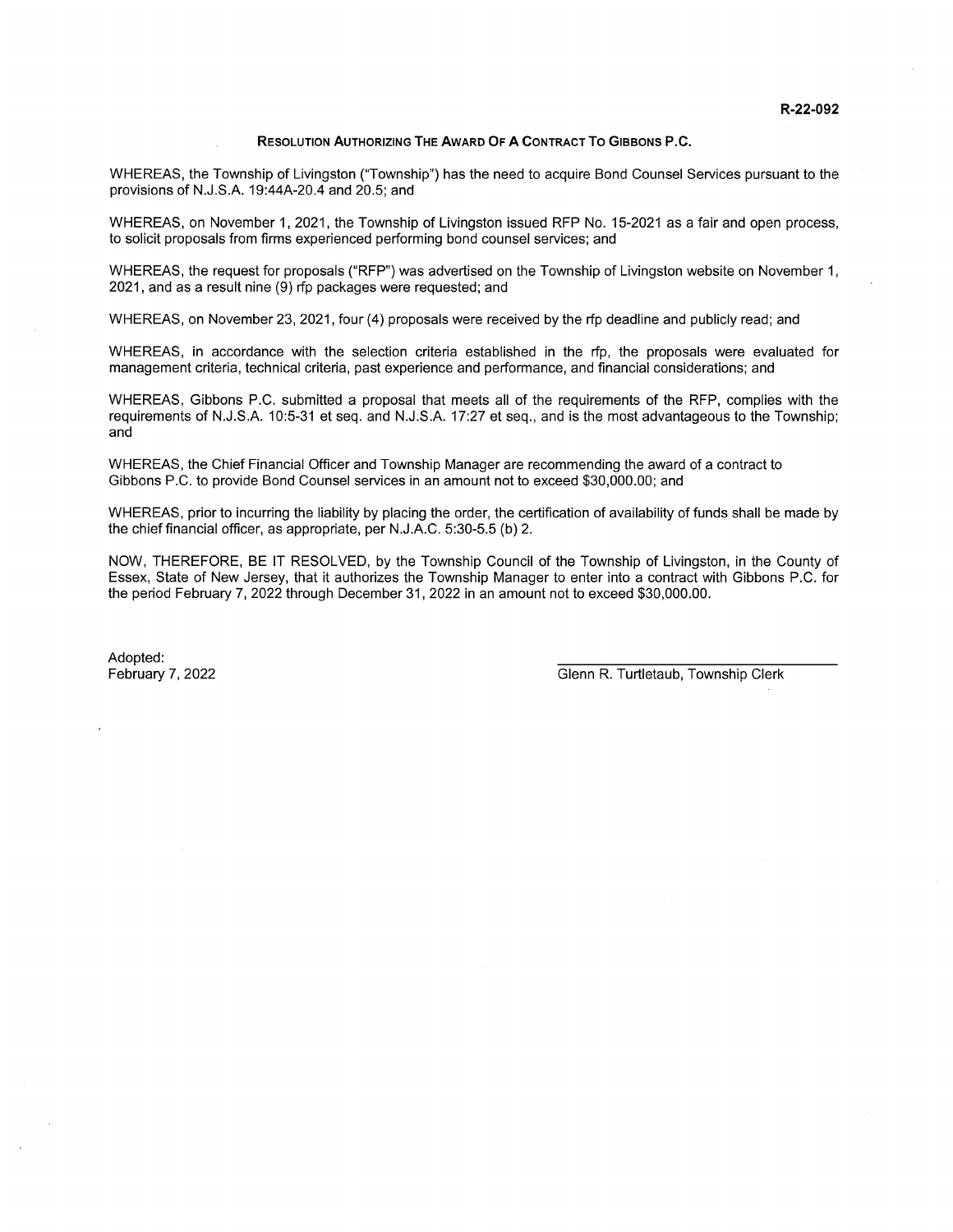#### REsoLuTIoN AuTHoRIzING AN EMERGENCY CONTRACT WITH WILLIAM ST0TH0FF COMPANY, INC.

WHEREAS, the Township Manager has identified the immediate need for well numbers 15 and 9 pump replacements; and

WHEREAS, pump replacements are necessary to protect the public health, safety and welfare; and

WHEREAS, the Township Manager has provided written notification to the Township Council of the emergent need for well numbers 15 and 9 pump replacements to protect public health, safety, and welfare; and

WHEREAS, the Local Public Contracts Law (N.J.S.A. 40A:1 1-6, "Emergency Contracts") allows the award of contracts without public advertising for bids and bidding when an emergency affecting public health, safety or welfare requires the immediate delivery of goods or the performance of services; and

WHEREAS, the provisions of Chapter 19, P.L. 2004 (as amended by P.L. 2005, c.51) of the Pay-to-Play Laws (N.J.S.A. 19:44A-20.4 et seq.) are waived when an emergency exists affecting the public health, safety or welfare which requires the immediate delivery of goods or performance of services; and

WHEREAS, William Stothoff Company, Inc. submitted a quote of \$32,990.30; and

WHEREAS, the Chief Financial Officer has certified that sufficient funds are available in account C-06-55-019-007- 002.

NOW, THEREFORE, BE IT RESOLVED, by the Township Council of the Township of Livingston, in the County of Essex, State of New Jersey, that the Township Manager is hereby authorized to enter into an emergency contract with William Stothoff Company, Inc. for well numbers 15 and 9 pump repairs in an amount not to exceed \$32,990.30.

Adopted: \_\_\_\_\_\_\_\_\_\_\_\_\_\_\_\_\_\_\_\_\_\_\_\_\_\_\_\_\_\_\_\_\_\_\_\_\_\_